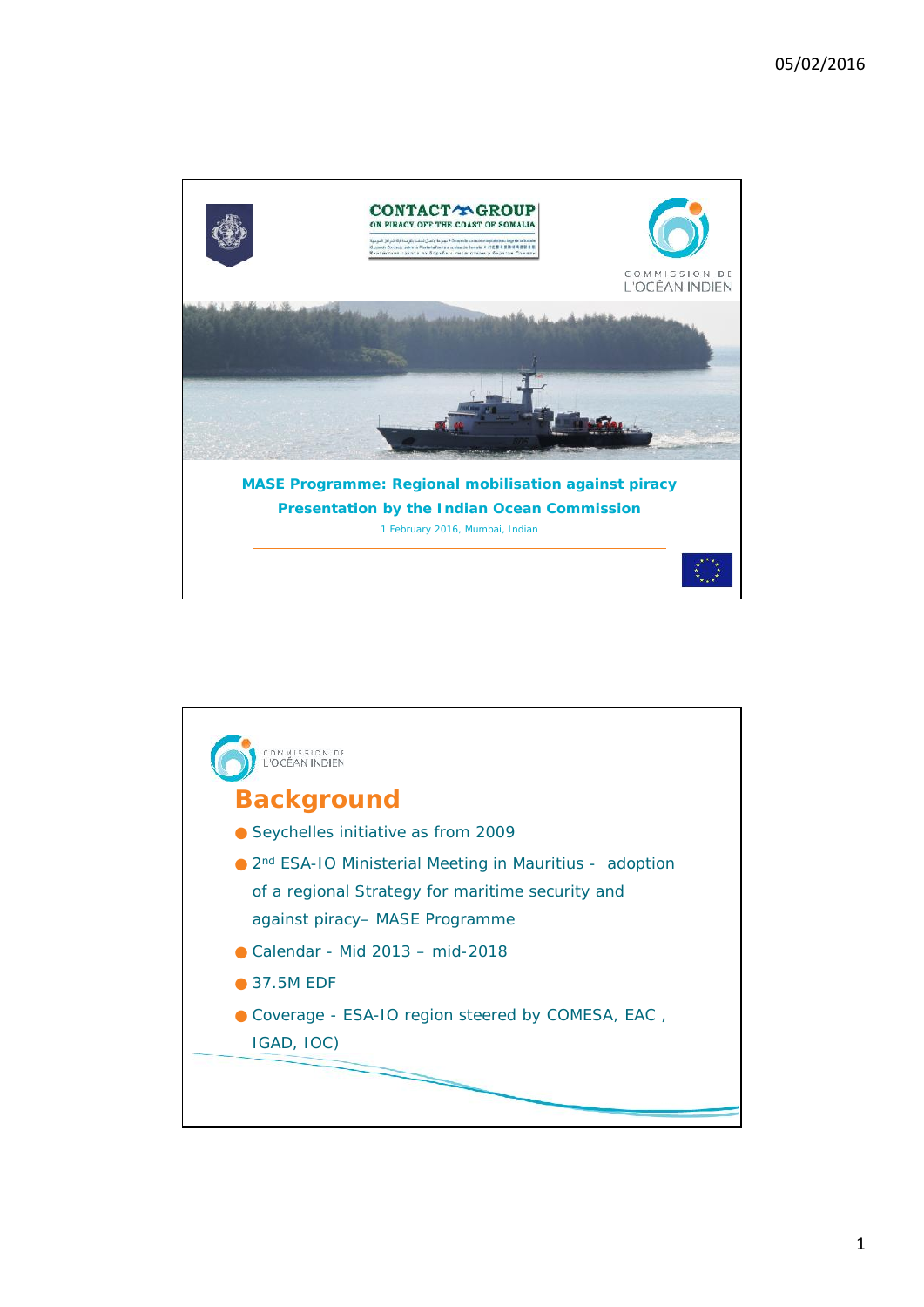

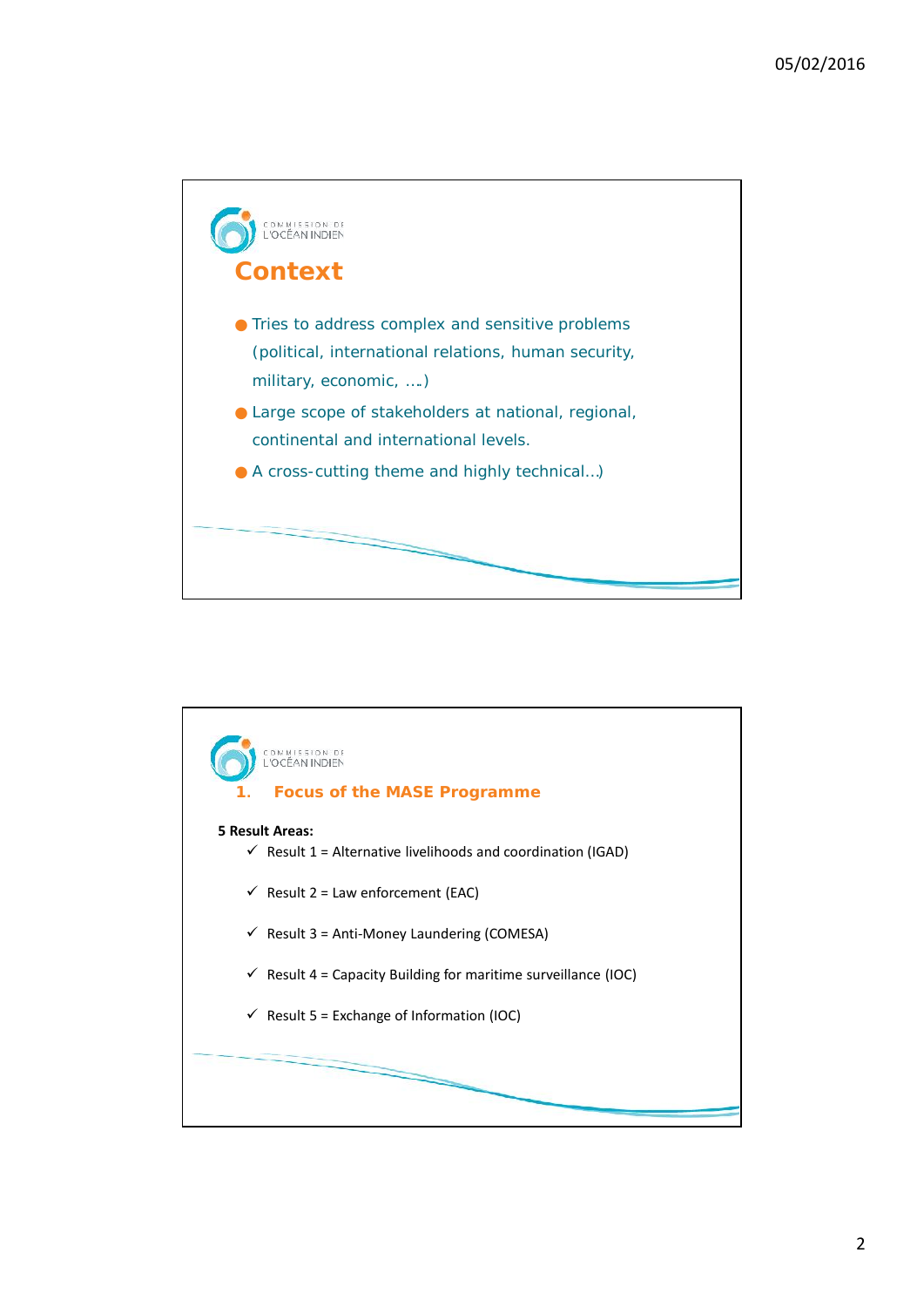

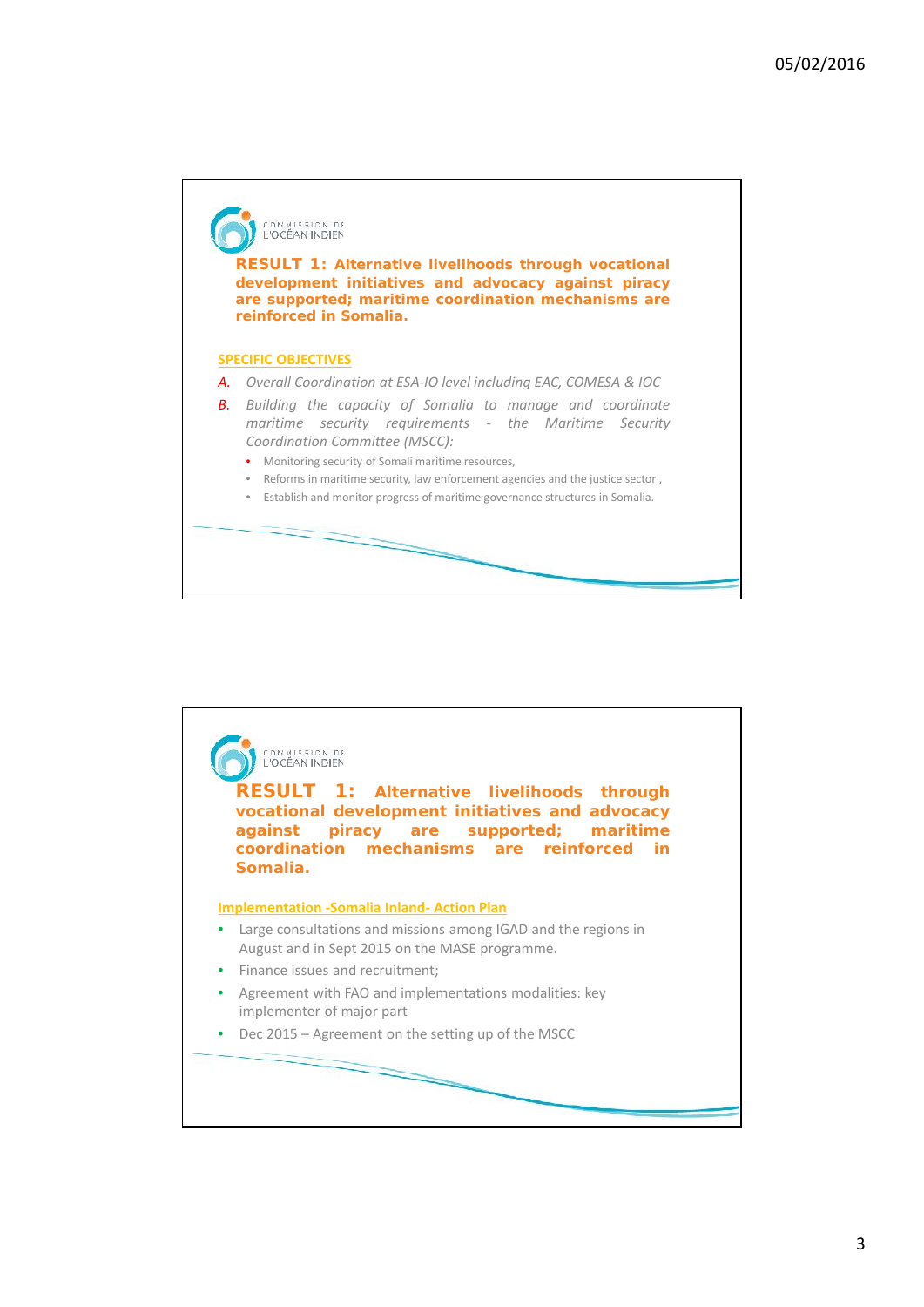

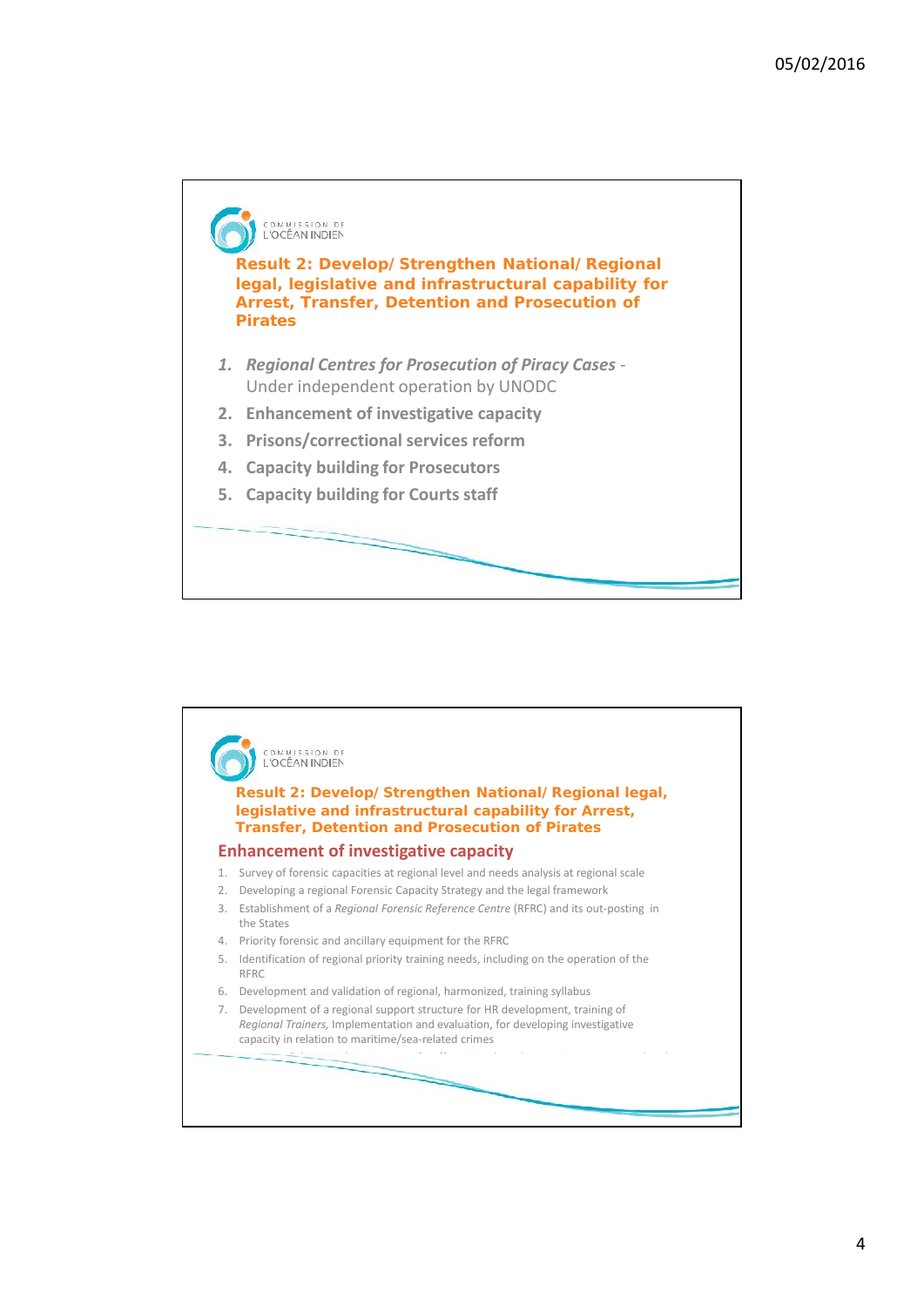## COMMISSION DE **Result 2: Develop/Strengthen National/Regional legal, legislative and infrastructural capability for Arrest, Transfer, Detention and Prosecution of Pirates Prisons/correctional services reform** 1. Identification of training needs 2. Development and validation of regional, harmonized, training syllabus 3. Training of Regional Trainers for developing Prison/Correctional Services 4. Implementation and evaluation of training and mentoring for staff: mentoring done, however evaluation not done. 5. Assistance to Reform Programmes (legal, offenders rehabilitation and management strands) 6. Setting-up of a regional-scale *Prison Chiefs Forum* 7. Procurement of priority equipment for Prisons/Correctional Services 8. Start-up of the RFRC (recruitment of staff; training based on equipment procured and SOPs issued; legislation ..)

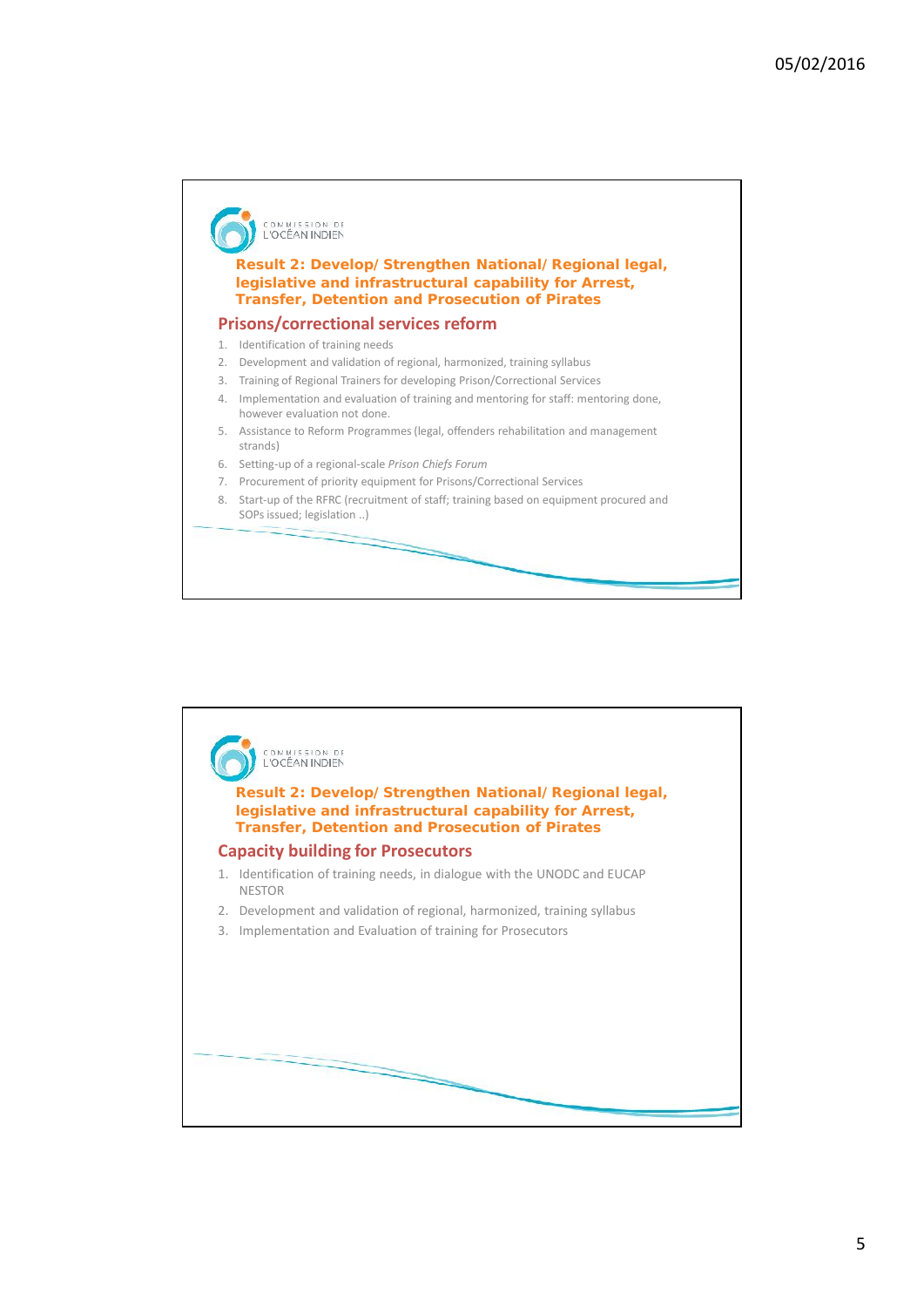



6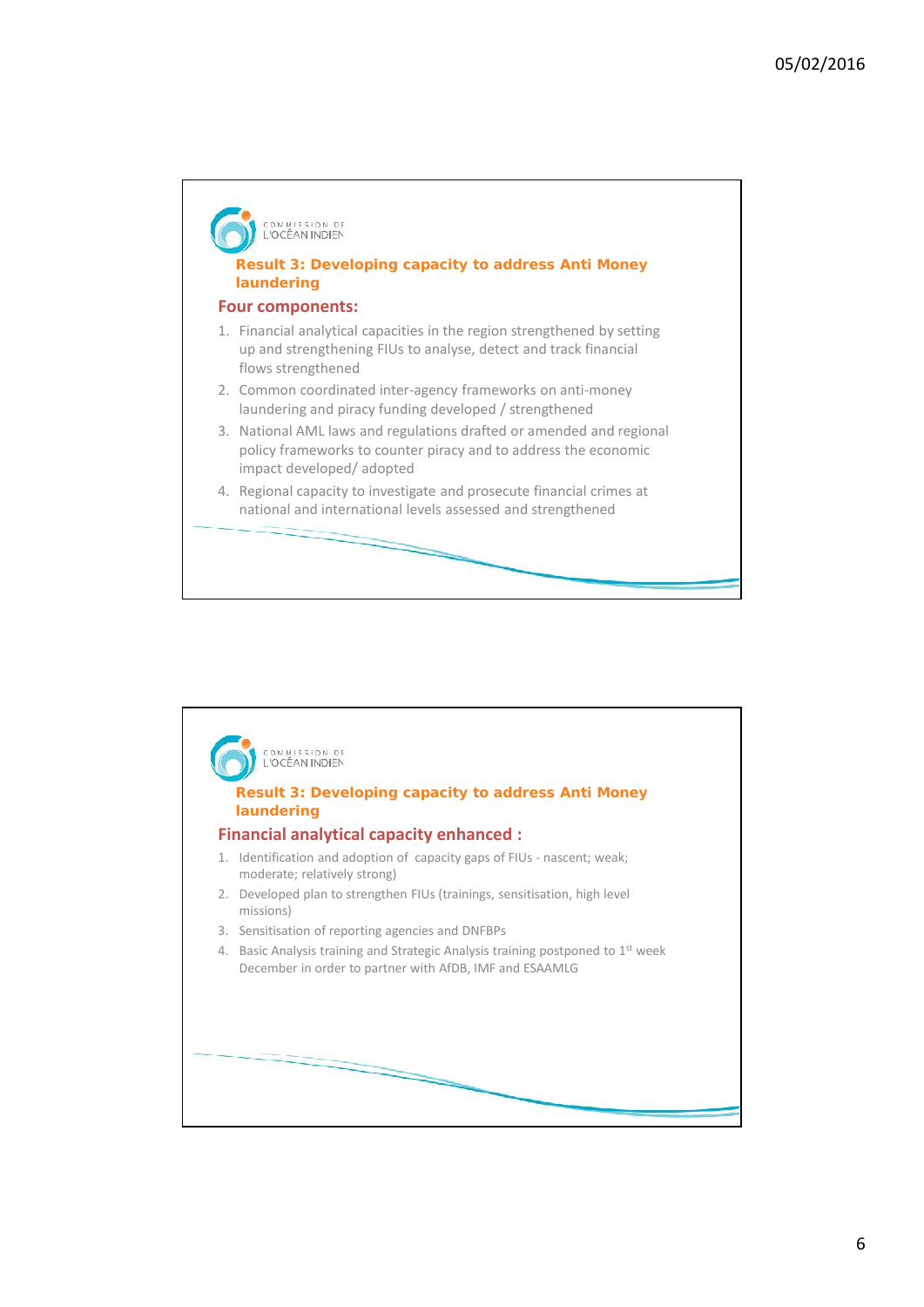

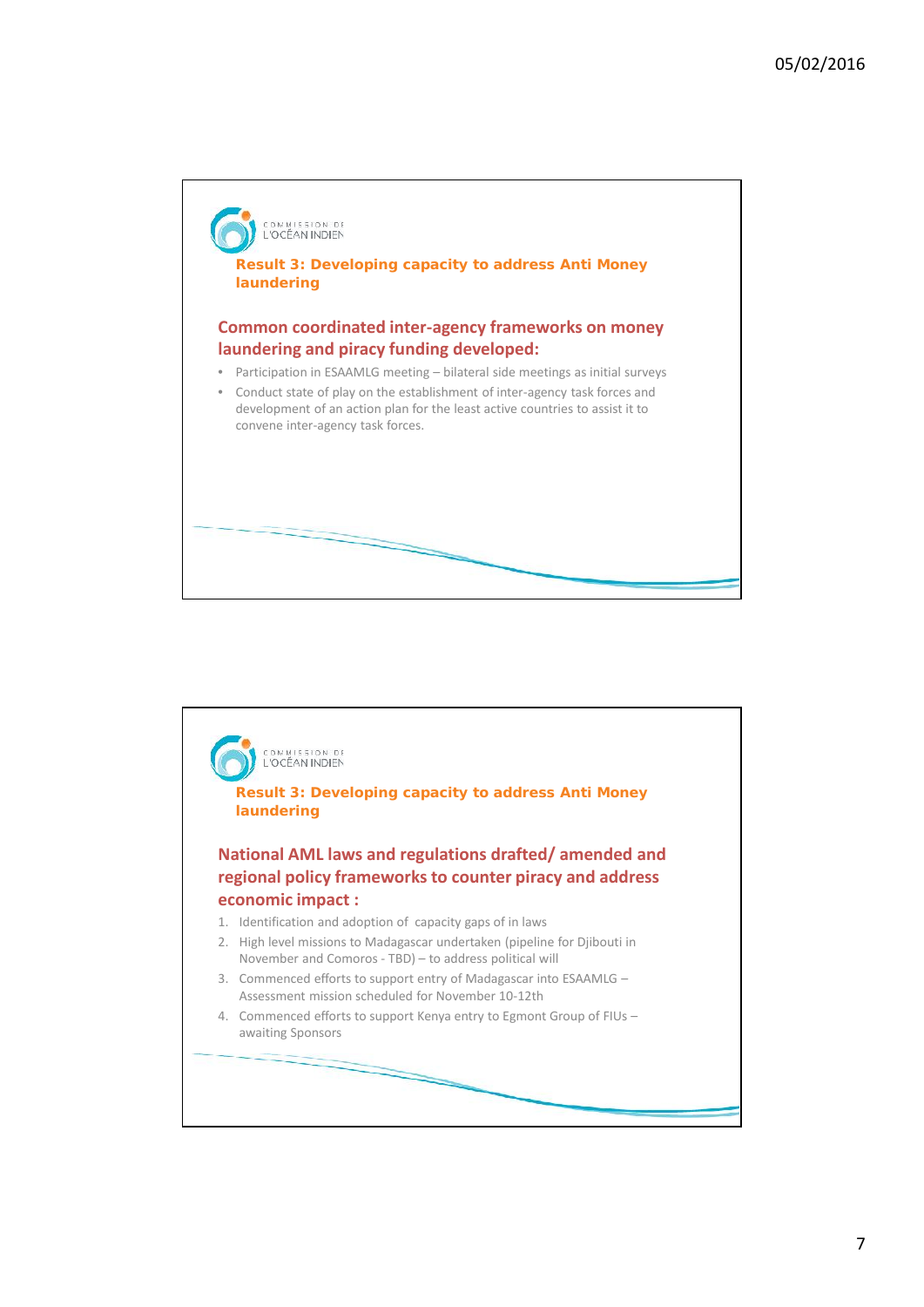

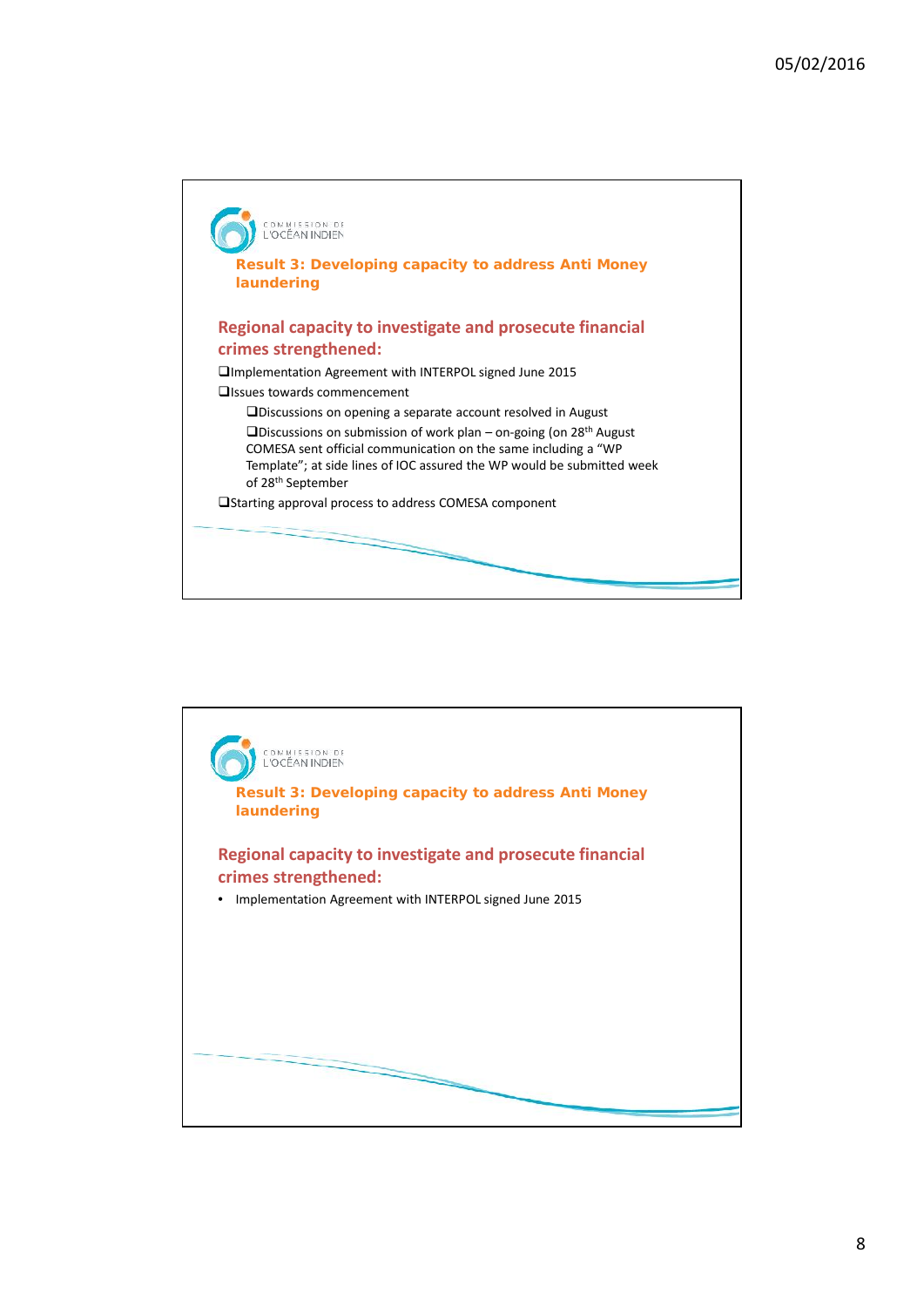

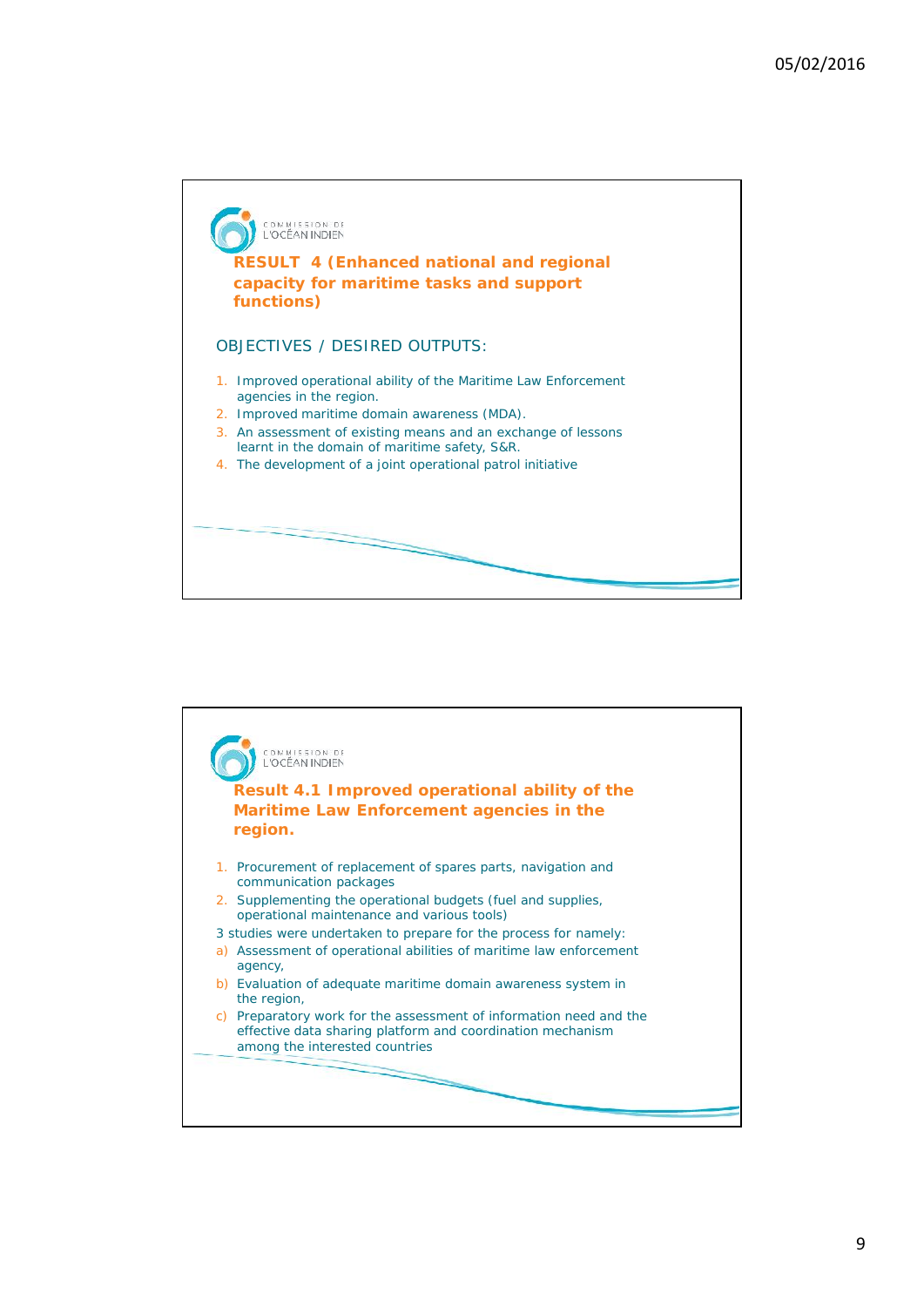

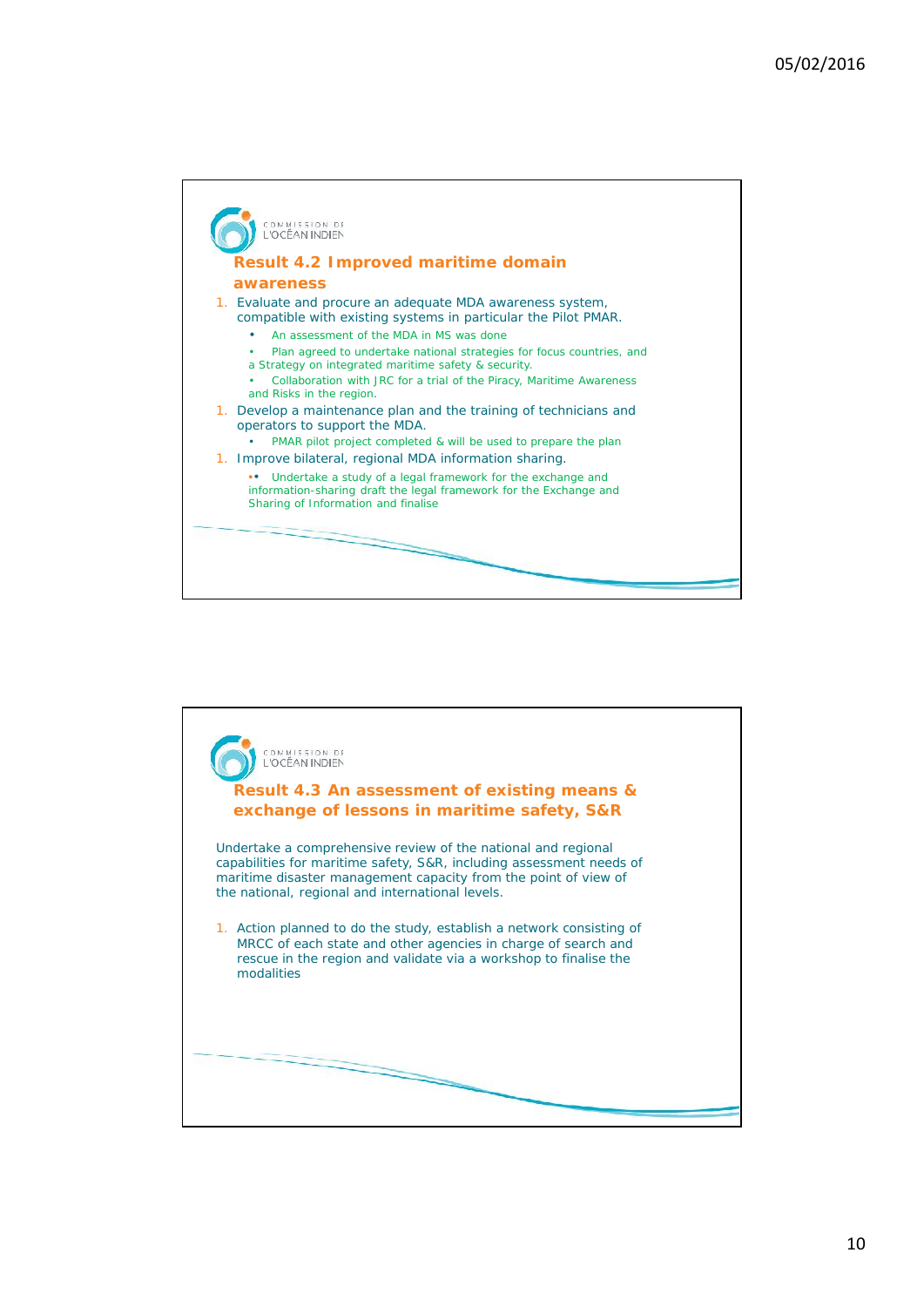

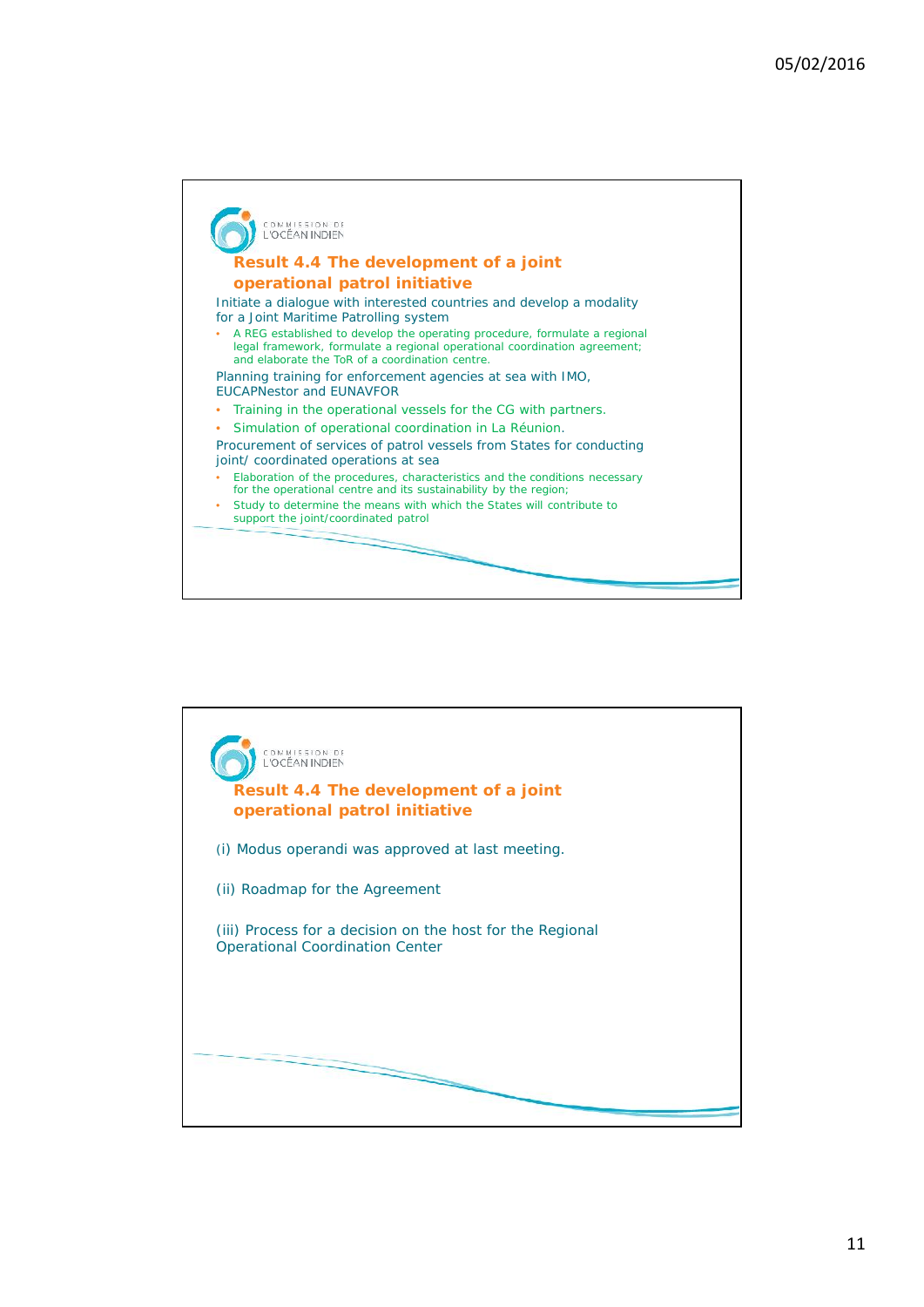